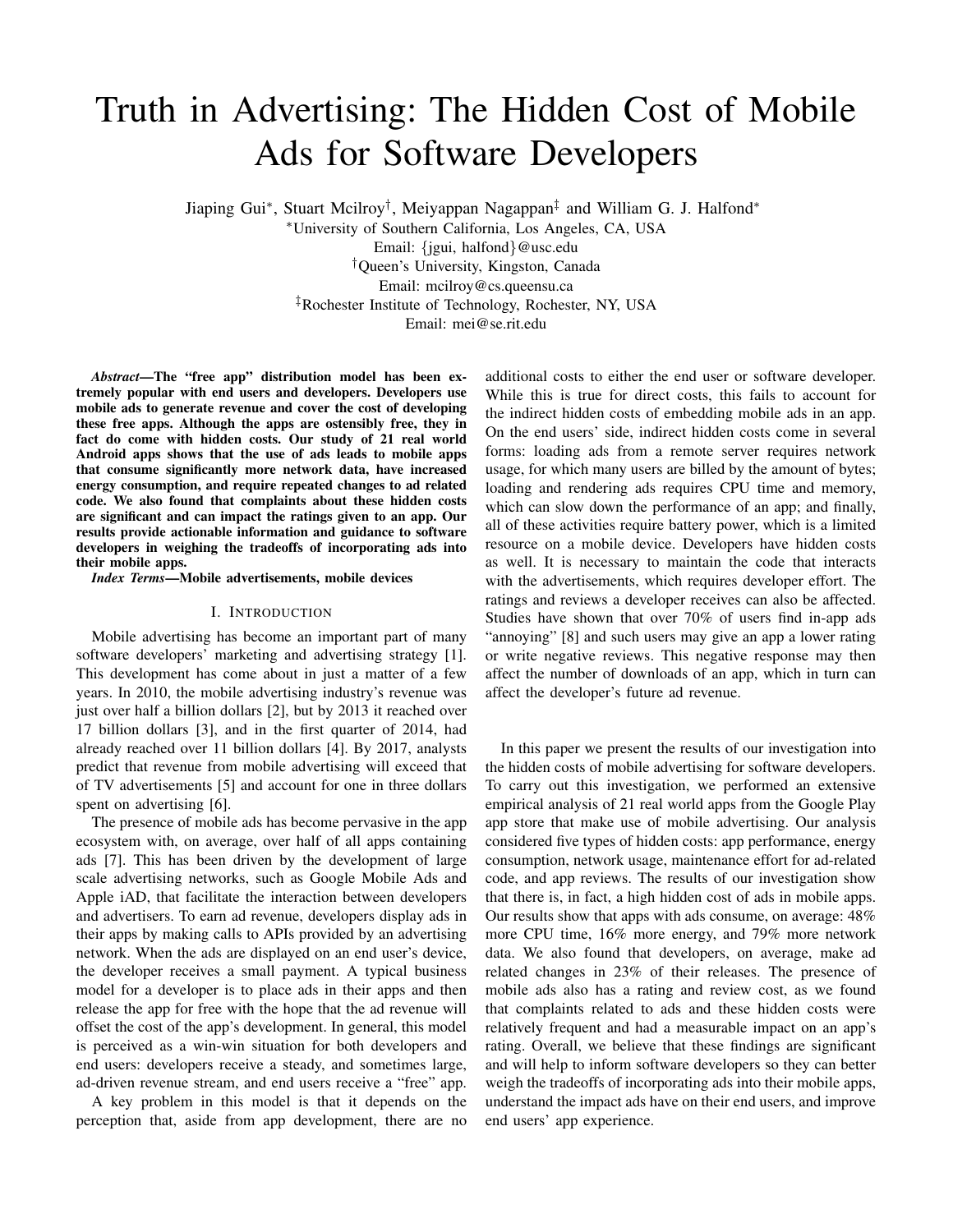## II. MOTIVATION

Ads occupy a unique position in the mobile app ecosystem. Strictly speaking, they are not required for the correct functioning of an app. Yet they are essential for monetizing the app and ensuring that developers can profit from their work. When considering their profit, developers typically assume that the only cost they have associated with the app is development and normal maintenance. Conversely, end users typically assume that their only cost comes in the form of viewing ads and, perhaps, paying an upgrade fee to get an ad-free version. At some level, these are reasonable assumptions, since these costs, or lack thereof, are clearly visible to both parties. As we argue in Section I, there are, in fact, other costs. We refer to these as *hidden costs* because for both parties they can go unnoticed, and even if recognized as costs, can be difficult to quantify without additional infrastructure and analysis. In this paper, we perform a systematic investigation to quantify five such hidden costs. Three of these directly affect the end user's mobile device: network usage, energy consumption, and app runtime performance. Two of them more directly affect developers: ad-related maintenance and user ratings. We chose to investigate these specific hidden costs because they represent categories for which we have identified a process for measuring their costs and also quantifiable ways of showing their impact on both developers and end users. Below we formally present our research questions (RQs) with respect to these hidden costs and motivate their inclusion in our study.

## RQ 1: What is the performance cost of ads?

Mobile apps display ads by using ad network provided APIs. As with all other invocations, executing these methods requires the device to commit processing power (e.g., CPU) to carry out the ad related functionality. The consumption of this processing power by the ad libraries represents processing power that could have been available to the app to improve its own performance. Runtime performance is important to end users because it influences how "fast" or "responsive" they perceive an app's implementation to be. In this research question, we focus on the runtime performance of an app and how this is affected by the additional processing necessary to carry out ad related functionality.

## RQ 2: What is the energy cost of ads?

Mobile devices are energy constrained devices because they run on battery power, which is limited. Therefore, energy efficiency is an important concern for apps that run on mobile devices. Components, such as display and network, are two of the most energy consuming components on a mobile device [9], [10]. These two components also serve an important role in the mobile ad ecosystem since they are used to retrieve and show ads. In this research question we quantify the energy impact of ads in mobile apps. This energy cost is hidden to users because, although they are aware of battery limitations, they do not have any way to isolate and evaluate the energy cost of the ad functionality which is embedded in the mobile app. A high energy cost is impactful because running out

of battery power renders a device unusable or requires extra recharging cycles.

# RQ 3: What is the network cost of ads?

Network access plays an essential role in the ad network infrastructure. Developers insert invocations to ad network APIs that then send requests to ad servers for an ad to display. In turn, the ad servers transmit advertising content back to the mobile apps to be displayed. All of these require network usage by the mobile device, even if the app containing the ad does not require network access itself. In many cases, network usage has a cost for end users who must pay for Internet access or pay data charges for data access over a certain preset limit. Although there is a direct cost associated with network usage, end users lack visibility into how network is consumed. At best, they may use tools, such as Shark or Root [11], to monitor their apps' network usage, but do not have any mechanism to distinguish how much of this usage is related to ads. Therefore, this remains a hidden cost to them.

# RQ 4: What is the rate of app updates related to ads?

Part of the development cost of an app is maintenance. This includes responding to bug reports, adding new features, and evolving the app due to changes in the underlying OS and platform. Prior work has shown that app developers frequently add, remove, or update ad related code in an app [7], [12]. This finding suggests that there may be a high maintenance cost associated with the use of ad libraries. This motivates further investigation to determine how much maintenance effort is caused by the use of ad libraries. In this research question, we examine ad-related code in the apps and track its evolution over different app versions in order to isolate the ad related maintenance effort.

# RQ 5: What is the impact of ads on an app's ratings?

The Google Play app store allows users to write reviews and provide a rating (between one and five stars) for the apps that they have downloaded. Good app ratings and reviews are essential for the success of an app in the marketplace. Prior research has shown that app ratings are highly correlated with app downloads [13]. Prior work has also shown that surveyed end users generally have unfavorable perceptions of ads in mobile apps [14], [15], [16]. Therefore, it is possible that these unfavorable reactions carry over and influence end users to give poor reviews for the app. In this research question, we examine end user reviews and determine what the possible impact of mobile ads is on the rating of an app.

## III. CASE STUDY DESIGN

The goal of our case study is to investigate the hidden cost of mobile advertisements to end users and software developers. To carry out this investigation we designed a case study to capture and analyze ad-related information and various other types of runtime metrics. In this section we explain how we selected the apps for the study, the process for identifying and instrumenting ad behavior, the creation of repeatable and automatically replayable workloads, and the monitoring and analysis framework. We explain each of these aspects of the case study design in more detail below.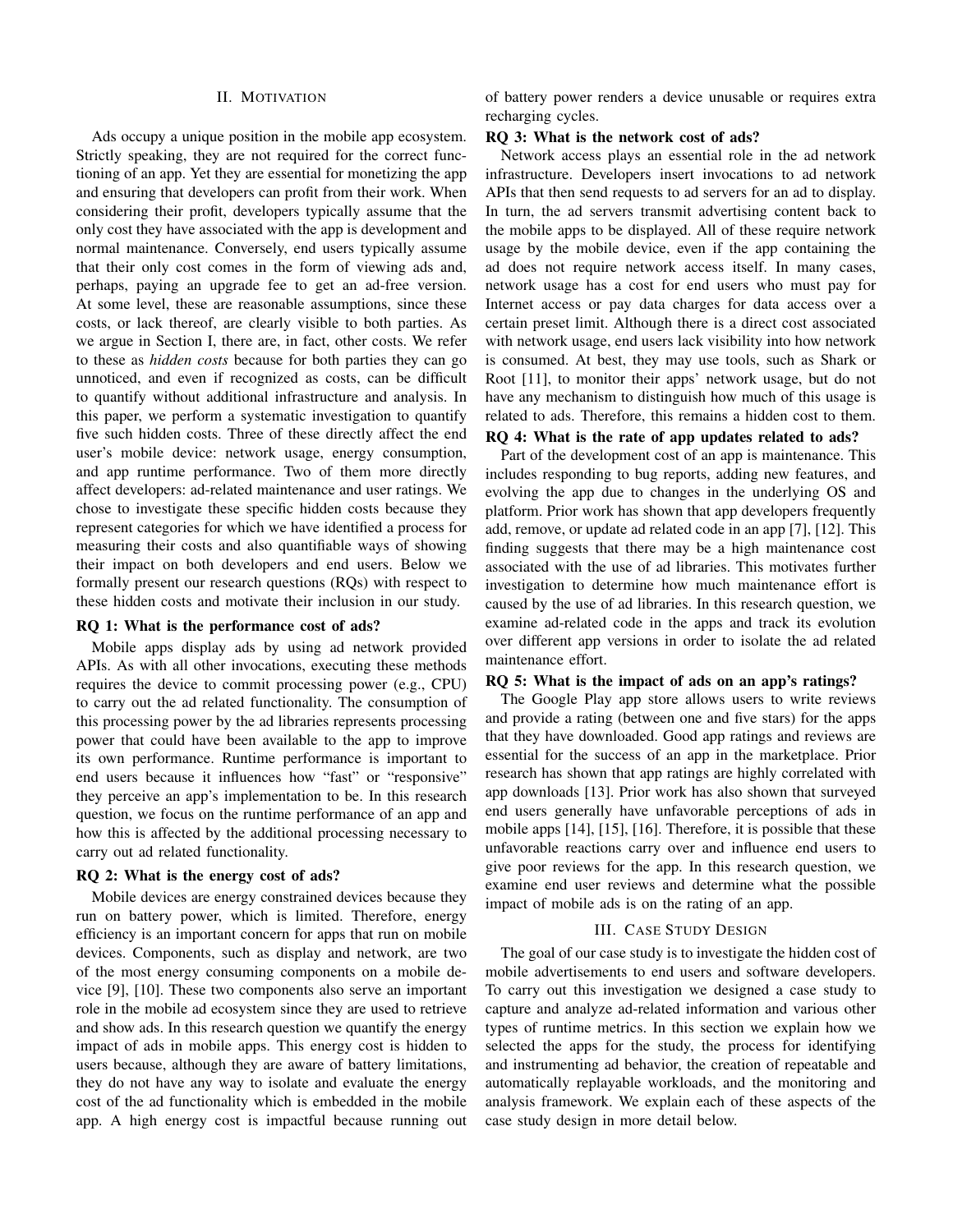## *A. Selection of Subject Applications*

For our case study, we had five criteria for selecting the set of subject applications. These were: (1) successful apps — indicating that the developers had found a balance of functionality and ad usage; (2) representative of different categories of apps — to enable our results to generalize to a broader pool of apps; (3) actively maintained with frequent releases — so we could examine maintenance costs over time; (4) use of mobile ads; and (5) convertible to and from Java bytecode using the *dex2jar* [17] tool — since we need to perform bytecode manipulation of the apps' classes to facilitate the monitoring and analysis.

To obtain apps that met the first two criteria, we took the top 400 apps in each of the 30 categories of Google Play as ranked by Distimo [18], an app analysis company that ranks apps based on user rating, number of downloads, and other measures of success. Not all categories had 400 apps in the list of top apps. Therefore in the end we had a list of 10,750 apps from all 30 categories of Google Play. We crawled the Google Play app store everyday using a farm of systems for eight months (from Jan 2014 to Aug 2014), to download every new release of the app and its associated meta-data, such as average user-rating, number of users rating the app, and userreviews (500 at a time), among other things. To satisfy the third criteria, we sorted the 10,750 apps by the number of releases that each app had in the time frame of data collection (from Jan 2014 to Aug 2014). Then, we selected the top 21 apps from this list, which represented 14 different categories of apps (e.g., travel, media, etc.). To satisfy the fourth criteria, we identified the apps in the corpus that made use of the Google Mobile Ads (GMA) network. We identified an app as making use of the GMA if it contained invocations of APIs provided by the GMA and had visible ads displayed in some part of the user interface. We focused our investigation on only one ad network to control for variability of costs between ad networks and chose GMA in particular because it is the most popular and widely used, representing over 46% of the mobile ad business for the first quarter of 2014 [3]. Finally, we converted each app to Java bytecode, using *dex2jar*, repackaged it using the Android SDK tools, and then manually verified that it executed without failure to ensure it met the fifth criteria. Descriptive information about each of these apps is shown in Table I. In this table we list the app's name, provide it with a unique ID that we use to identify it in the evaluation graphs, its package name, physical size of the app's APK file, and the category assigned to it by the Google Play app store. We also include the number of versions, the number of reviews, and the average rating of each app for the time period between January 2014 and August 2014.

## *B. Instrumentation of the Subject Applications*

To address the research questions outlined in Section IV requires that we have two versions of each app, one with ads and the other without. To create the no-ads version of an app, we used instrumentation based techniques to remove all invocations of APIs defined by the ad network. Note that

some prior approaches have simply replaced the ad library with "dummy" implementations [19]; however we chose to completely remove the invocations since there is a non-zero time and energy cost associated with even an invocation of an empty method [20], [10]. To perform the instrumentation, we first converted each app's APK into the corresponding Java bytecode using *dex2jar*. Then we used the ASM library [21] to analyze the bytecode of each class of each app and identify ad-related invocations. These invocations could be identified by matching the package name (e.g., "ads", "mobileads", and "mobads") of the invocation's target method with that of known ad networks. The package names of ad networks can be found by examining their API documentation. For each ad-related API invocation identified, we wrote instrumentation code to remove the invocation and, where possible, any other support objects created as arguments to the invocation. In some cases, it was not possible to remove all references to the ad library. Namely, if an invocation unrelated to ads had an ad-related argument, then we could not remove the initialization of that argument. In our subject apps there were 141 such problematic invocations, out of a total of 716 ad-related invocations. After instrumentation, we repackaged the app and then verified the removal of the ads with two checks. First, we manually executed the apps and verified that there were no visible ads. Second, we used *tcpdump* on the smartphone's local network to see if there were any signs of an ad API accessing the network. To create the version of the app with ads, we decompiled, then repackaged each app, without removing the ads. We did this to control for any bytecode level transformations introduced by *dex2jar*, *asm*, or *dx*, which would have also occurred to the no-ads version.

# *C. Generation of Subjects' Workloads*

For each app, we created workloads to execute the app and exercise its functionality. The goals for each workload we created were: (1) complete as possible with respect to the app's primary functions; (2) repeatable across multiple executions of the app; and (3) long enough to ensure several ad reload cycles.

To generate workloads, we leveraged the RERAN tool [22]. This tool records a user's interaction with an app as a series of events and can then replay these events at a later time. To generate an initial workload, we interacted with each app and tried to invoke as much functionality as possible. For example, we clicked the different buttons or labels on a screen, stayed for some time on a new page, returned or went to another new page, and entered values for text and search boxes. Although these workloads may not be representative of realistic usage, they provide us with a more or less complete coverage of the apps' key functions. On average, we interacted with each app for  $1.5 - 4$  minutes. This amount of time was chosen because GMA can be set to refresh every 30 – 120 seconds and with this interaction length we would ensure several ad reloads. After creating an initial workload, we repeated the execution of the workload several times and manually verified that the execution of the app was deterministic with respect to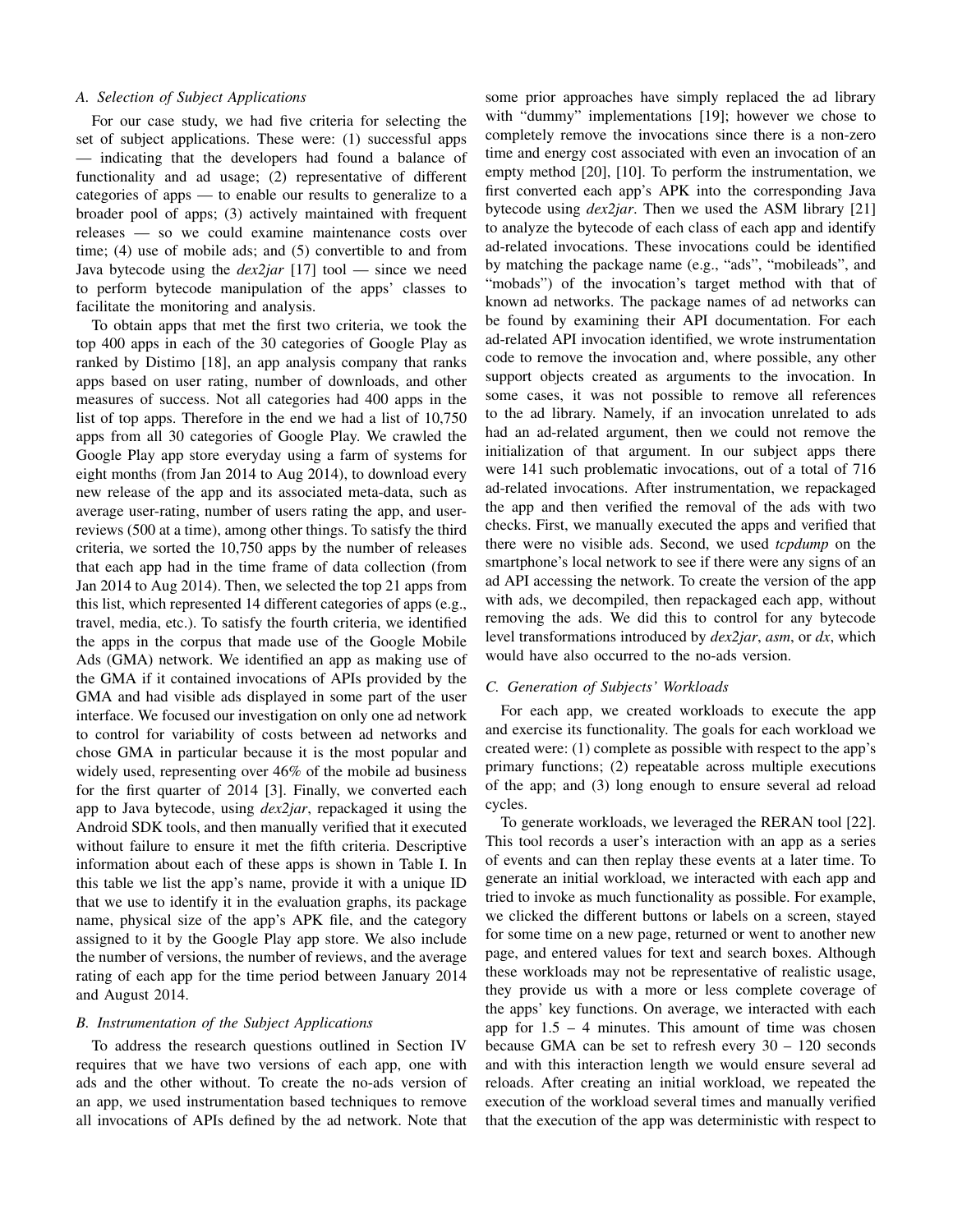# TABLE I: Subject applications

| ID             | App Name                        | Package Name                                | Category         | Size (MB) | # Versions | # Reviews | Avg. Rating |
|----------------|---------------------------------|---------------------------------------------|------------------|-----------|------------|-----------|-------------|
| M1             | <b>Restaurant Finder</b>        | com.akasoft.topplaces                       | travel & local   | 3.7       | 24         | 464       | 4.35366     |
| M <sub>2</sub> | Smileys for Chat (memes, emoji) | com.androidsx.smileys                       | communication    | 15.9      | 16         | 613       | 4.32011     |
| M <sub>3</sub> | Arcus Weather                   | com.arcusweather.darksky                    | weather          | 2.8       | 30         | 513       | 4.32317     |
| M <sub>4</sub> | Polaris Navigation GPS          | com.discipleskies.android.polarisnavigation | travel & local   | 7.8       | 29         | 960       | 4.41557     |
| M <sub>5</sub> | 3D Sense Clock & Weather        | com.droid27.d3senseclockweather             | travel & local   | 10.7      | 20         | 399       | 4.42509     |
| M <sub>6</sub> | Drudge Report                   | com.iavian.dreport                          | news & magazines | 1.5       | 20         | 1317      | 4.24225     |
| M <sub>7</sub> | Podcast Republic                | com.itunestoppodcastplayer.app              | news & magazines | 3.6       | 39         | 1723      | 4.58928     |
| M8             | Followers For Instagram         | com.noapostroph3s.followers.instagram       | social           | 2.4       | 17         | 1337      | 3.75924     |
| M <sub>9</sub> | Public Radio & Podcast          | com.nprpodcastplayer.app                    | news & magazines | 3.2       | 21         | 671       | 4.2379      |
| M10            | English for kids learning free  | com.oman.english4spanishkids                | education        | 8.0       | 21         | 90        | 4.13483     |
| M11            | Lomo Camera                     | com.onemanwithcameralomo                    | photography      | 29.5      | 20         | 942       | 4.33325     |
| M12            | Smart Booster - Free Cleaner    | com.rootuninstaller.rambooster              | tools            | 3.5       | 22         | 1258      | 4.50653     |
| M13            | Pixer                           | com.sixtyphotos.app                         | social           | 4.4       | 27         | 599       | 4.36689     |
| M14            | The Best Life Quotes            | com.socialping.lifequotes                   | entertainment    | 2.6       | 31         | 784       | 4.42554     |
| M15            | SofaScore LiveScore             | com.sofascore.android                       | sports           | 9.9       | 39         | 1158      | 4.72082     |
| M16            | Player dreams                   | com.team48dreams.player                     | music & audio    | 1.9       | 40         | 693       | 4.40827     |
| M17            | VLC Direct Streaming Pro Free   | com.vlcforandroid.vlcdirectprofree          | media & video    | 2.3       | 25         | 868       | 4.28025     |
| M18            | Translator Speak & Translate    | com.voicetranslator.SpeakAndTranslateFree   | travel & local   | 5.3       | 22         | 1024      | 4.38482     |
| M19            | 7Zipper                         | org.joa.zipperplus7                         | communication    | 7.6       | 19         | 699       | 4.66026     |
| M20            | Guess The Song                  | quess.song.music.pop.quiz                   | trivia           | 19.5      | 40         | 3426      | 4.62825     |
| M21            | Radaee PDF Reader               | radaee.pdf                                  | productivity     | 4.6       | 21         | 587       | 4.41044     |

the sequence of actions and identified any system state (e.g., resetting system settings and killing service related processes) that needed to be restored prior to the replay of the interaction. In many cases, the execution of the no-ad version would require a systematic shift of the X and Y coordinates of certain user events (e.g., a touch), due to the absence of a displayed ad, and we corrected the RERAN traces at this time.

# *D. Monitoring and Analysis of Subject Applications*

To collect runtime data on the hidden costs, we ran both versions of each app (with ads and no-ads) while monitoring its execution. The mobile device we used was the Samsung Galaxy SII smartphone with a rooted Android 4.3 operating system. For each version, we first restored the system environment to its original state. Then we loaded the app on the mobile device and started its execution. Before beginning the replay, we allowed the system to sleep for 15 seconds to ensure that the initial page had completely loaded and displayed. Then we began the RERAN replay. During the replay execution of the app, we recorded statistics about the execution. This process was repeated four times for each experiment to minimize the impact of background noise, and in each iteration, the order of the apps and both versions was changed. The specific statistics and measurements taken during the execution varied according to the addressed research question. We elaborate on the measurements and metrics for each research question in Section IV.

# IV. RESULTS AND DISCUSSION

In this section we discuss the details of the experiments we carried out to address each of the RQs defined in Section II. For each RQ, we describe the approach we employed to capture the relevant metrics and measurements, present the results we obtained, and discuss the implications of these results with respect to each of the RQs. Essentially, each of the subsections in this section describes the monitoring and analysis portion of our case study (Section III-D) as it was customized to address the RQs.



Fig. 1: Relative performance cost of the with-ads version over the no-ads version.

# *A. RQ 1: What is the performance cost of ads?*

Approach: To determine the performance cost of mobile ads, we measured two performance metrics, CPU utilization and memory usage, on both the with-ads and no-ads version of each app. To obtain these metrics, we ran the standard *top* utility on the mobile device while it was executing both app versions. We set the *top* tool to record the two performance metrics on a one second interval. Specifically, *top* recorded the CPU percent utilization and the amount of memory in the Resident Set Size (RSS), which indicates how many physical pages are associated with the process. Since the running app was the only one that had a process foreground visible during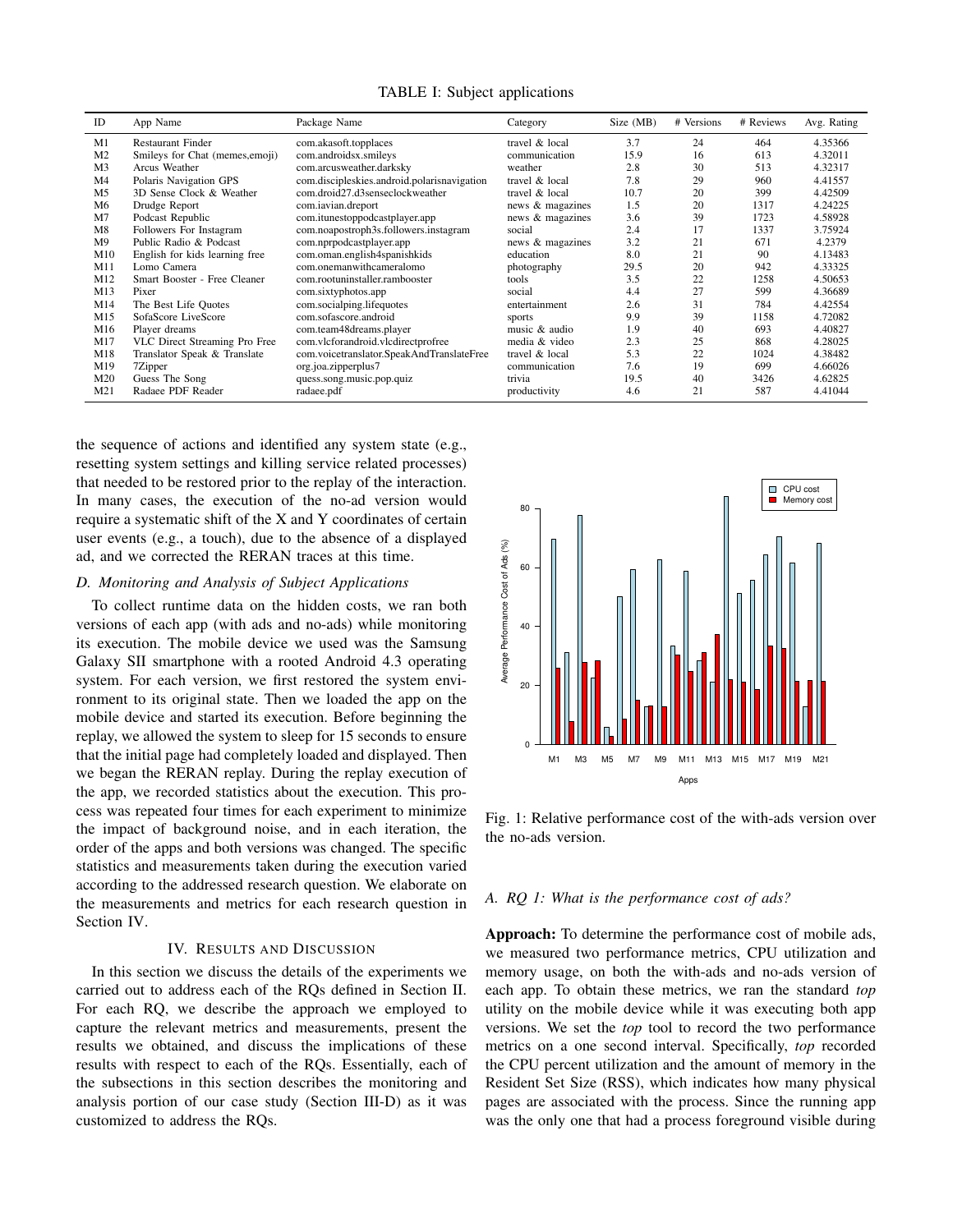the replay, the RSS reflected the physical pages of the app's process. We then calculated the average value of the metric for each app. Note that even though running *top* can affect the mobile device's performance, we verified through experiments that the effect of *top* was consistent across app executions and versions.

Results: The results of these experiments are shown in Figure 1. The dark red bar shows memory usage and the light blue bar shows CPU utilization. Each bar in this graph represents the percent difference between the performance metrics for the with-ads and no-ads versions listed along the X axis. A positive number means that the with-ads version had a higher value for the metric. As the results show, the with-ads version had a higher performance cost for all of the subject apps. The median memory increase was 22% and the median CPU utilization increase was 56%.

Discussion: Overall, the results show a markedly higher resource consumption for apps with mobile ads. We expect that this result is due, in part, to managing the increased network usage that we find is associated with ads in Section IV-C. We also expect that retrieving and updating ads occurs when an app might otherwise be in an idle state waiting for a user event. Mobile apps actually spend a significant amount of their perceived runtime in an idle state [10]. Therefore, even the addition of a small amount of activity, such as managing ad interactions, can lead to a surprisingly large increase in CPU utilization. Case in point, in our experiment the median with-ads and no-ads actual CPU utilization was 20% and 7%, respectively. We hypothesized that the increase in CPU utilization was also likely to indicate that end users would experience a slow down in response time. To evaluate this, we instrumented the Android event handlers and activities for a subset of the subject apps using an instrumentation tool we had developed for Android apps in prior work [23], [20], [24] that is based on the efficient path profiling technique by Ball and Larus [25]. We were unable to instrument all of the apps because the tool used BCEL, which was limited in its ability to process some of the apps' bytecodes. Nonetheless, using this tool we were able to instrument and measure the execution time of eight with-ads and no-ads versions. We found that, on average, the with-ads versions took 7% longer to complete their event handling and activities. This suggests that including mobile ads has a measurable impact on the level of responsiveness of the app.

# *B. RQ 2: What is the energy cost of ads?*

Approach: To determine the amount of energy consumed by mobile ads, we measured the energy consumption of each app's with-ads and no-ads version during the workload replay. We connected the mobile device to a Monsoon Power Monitor (MPM) [26], which sampled the energy consumption of the device at a frequency of 5KHz. Before beginning the replay, we started the MPM and began recording the power measurements. Then we noted the time at which the replay began and ended. The total energy consumption of



Fig. 2: Energy cost for the with-ads and no-ads versions.

an app was calculated as the sum of all energy consumed between the beginning and ending timestamp. The difference between the energy consumption of the with-ads and no-ads version represented the energy cost associated with running the mobile ads. Unlike the performance metrics measured in Section IV-A, we included the energy incurred while the app was idle. The reason for this is that display represents a significant portion of an app's energy consumption and visible ads are directly responsible for a portion of that display energy. Note that the MPM is a passive measurement device so it does not affect the energy consumption of the hardware or mobile software.

Results: The results of the energy comparison are shown in Figure 2. For each app along the X axis, the chart shows the relative energy consumption increase of the with-ads version over the no-ads version. For all apps, there was always an increase in energy consumption associated with the with-ads version. The energy increase ranged from 3% to 33%, with a median of 15%.

Discussion: For some of the apps, the energy consumption related to ads is quite high. We found that six apps had an increase of over 20% in their energy consumption due to their use of mobile ads. With energy, it is important to note that a high cost does not directly translate into a high financial cost. For example, even a 33% energy increase only represents 50 Joules. The cost to recharge a battery with this amount of energy is negligible. However, a high energy cost can translate into a usability cost for a mobile device. Consider the following illustrative scenario. A typical battery for the Samsung Galaxy SII smartphone contains 2.5 hours of charge. If the SII was to run only the with-ads and no-adds version of the app with the median energy consumption, then the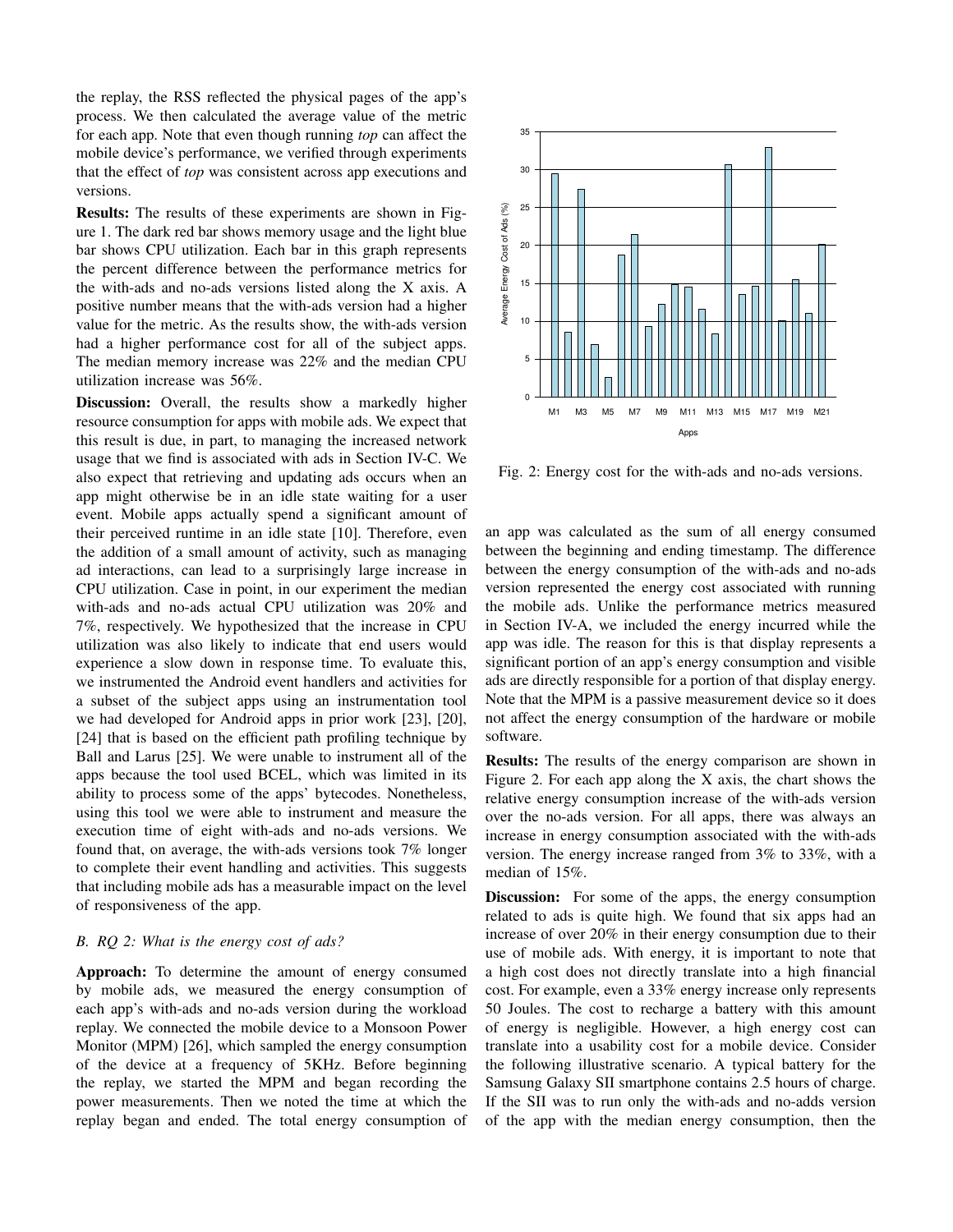charge would last 2.1 hours instead of 2.5 hours. With the most expensive ad energy cost, the difference between these two numbers increases to 1.7 hours. This means that an end user would have to recharge their phone 33% more often to compensate for the ads' energy cost. Overall, this decreased battery lifespan could impact the usability of a mobile device as users would have to charge it more often and have a shorter amount of time in which they could use their phones.



Fig. 3: Network cost metrics.

# *C. RQ 3: What is the network cost of ads?*

Approach: To address this research question, we collected measurements of an app's network usage during the replay of the app's workload. The first of these measurements, data usage, is the total number of bytes sent and received by the app during the replay, and the second measurement, number of packets, is the count of network packets sent and received by the app during the replay. To obtain these measurements, we ran *tcpdump* on the smartphone's network connection to record every packet sent and received on the smartphone during the workload replay. We then analyzed the captured network trace to compute the measurements. This process was repeated for the with-ads and no-ads version of each app. We then calculated the relative difference of both metrics for the two versions of each app.

Results: Figure 3 shows the results of this experiment. The Y axis shows the relative difference for each of the apps listed along the X axis. The light blue bar represents the percent difference in data usage and the dark red bar represents the percent difference in the number of network packets. A positive number indicates that the with-ads version had a higher value for the measurement. The results show that the with-ads version always had a higher data usage and packet count than the no-ads version. For the subject apps, the median increase in data usage over the no-ads version was 97% and for packet usage it was 90%. The results also show that the differences for data usage and package count were generally within a few percentage points of each other for each of the apps.

Discussion: Overall, the results show that there is a very high network cost associated with mobile ads. Moreover, there were several cases in which the percent increase was 100%, which indicated that almost all of the network traffic for the app was due to ads. There were also four apps with relatively low network cost increases. These four were the heaviest network users. For example M7 and M20 played songs during their replay, so the increase due to ads was smaller relative to the overall network usage of the app. We also analyzed the data in more detail to better understand the potential impact of the ad related network traffic. We looked at the impact in terms of potential cost in dollars and energy inefficiencies. For dollar cost, we calculated the median absolute increase in network usage, which was 243,671 bytes and multiplied this by the average cost per MB of a major US based carrier (AT&T), which was \$.07 in 2013 [27]. From this we determined that each execution of the with-ads version could potentially cost end users \$0.017 more in terms of network charges. Although this type of cost would only apply in situations where users were paying for metered data; we note that in the case of data overage charges, this would be the amount that could be directly attributed to the ads. With regards to energy inefficiency, mobile devices are energy-inefficient when they send packets that are smaller than the maximum packet size. This is because there is a fixed overhead for sending packet headers, which is amortized over larger packets sizes [28]. So we looked at the average percentage of packets involved in communication with the ad networks that were smaller than the maximum size packet and, therefore, were suboptimal with respect to energy usage. For this analysis, we focused on the 16 apps that had almost all (over 80%) of their network traffic due to advertisements, so we could more accurately characterize only ad-related traffic. We also excluded all TCP controlrelated packets (e.g., SYN and ACK packets). We calculated this number for both the with-ads and no-ads version, and then subtracted the no-ads count from the with-ads count to isolate the number of suboptimal sized packets that were due just to ad traffic. The results of this analysis indicate that for these apps, over 10% of the advertising traffic was within this size range and, therefore, making sub-optimal use, energywise, of the network resources. Taken together, the results of these additional analyses show that the increased network usage of embedded ads can also result in real dollar costs for end users and often represents an energy-inefficient use of network resources.

#### *D. RQ 4: What is the rate of app updates related to ads?*

Approach: Our goal in this research question is to determine the cost, in terms of maintenance effort for the developer, of including ads in the apps. Since, we do not have the development history or the source code repository of the subject apps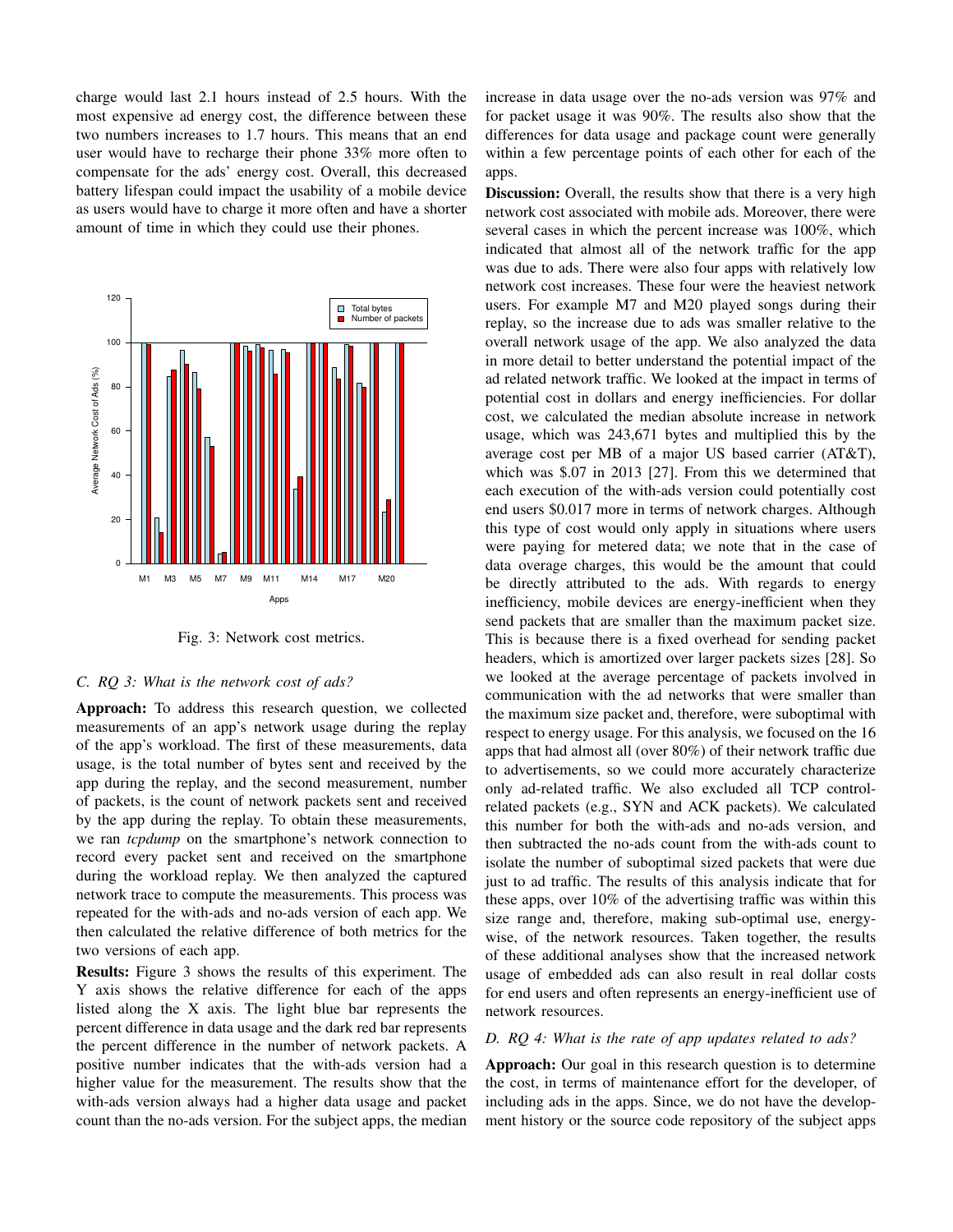

Fig. 4: Percentage of releases that included ad-related maintenance.

used in our case study, we approximate maintenance effort as the number of releases of the app in which a developer performed ad library related changes in their apps. Note that this metric does not imply that a release was only related to an ad-related change, only that the release includes adrelated changes. For every release of each app, we decompiled the release and extracted the calls to the GMA network. For each app, we determined if the ad related calls were different from one release ( $Release_i$ ) to the next ( $Release_{i+1}$ ). We defined different by treating the collection of ad related calls as a multiset of tuples, where each tuple was comprised of the containing method of the call and the target method of the call. If there was a difference in the two multisets, then we concluded that there was an ad related change occurring between those two releases. Note that our definition does not include simple changes, such as a call changing in location within its original method. We performed this analysis for all releases of all apps to determine how many versions of the app had ad related changes.

Results: In Figure 4, we report the ratio of the number of app versions that had ad related changes to the number of app versions that have been released. Overall, the median value for this metric was 22%. This indicates that half of the subject apps had ad related changes in almost one of every four releases. We also found that this metric had a wide range. For example, the app com.akasoft.topplaces and com.voicetranslator.SpeakAndTranslateFree had an ad related change in every other release. While at the other end of the spectrum, radaee.pdf did not have any ad related changes in its 21 releases.

Discussion: Our results found that a considerable portion of releases had ad related changes. This was counter-intuitive as the ad network libraries are generally straightforward to use and stable. So we investigated our results further to try and understand the reason we saw such high numbers. First, we compared the number of ad related changes against the number of updates that had been performed to the GMA network libraries in the same time period. We determined the update number to be five by looking at the release history of the GMA library. Of the subject apps, there were 11 that had either the same number or fewer number of ad related changes, which could offer a possible explanation for their changes. However, there were still 10 apps that had a higher number of ad related changes. By investigating the reviews, we found another possible explanation, that users were reacting negatively to ad related changes in the apps and developers were responding to these complaints by modifying ad related behavior. For example, one of the users of the app com.discipleskies.android.polarisnavigation, wrote a one star review for the app, stating: 'Last update full of annoying ads. Don't update.'. Polaris was also one of the apps above both the median and average number of ad related changes. Similarly, one user of the app com.noapostroph3s.followers.instagram complained (in a one star review) that 'The update didn't fix any bugs it only added ads!!!'. This app also had a higher than average percentage of its releases involve ad related changes. We also note findings by Khalid and colleagues [29], reporting that 11% of all user complaints in their subject apps occurred immediately after updates. We hypothesize that app developers may be changing their apps' ad related behavior to possibly increase ad revenue, and then adjusting the ad behavior in response to user complaints. In future work, we plan to investigate this hypothesis using more sophisticated static analysis based code change techniques. Regardless of the reason behind the ad related changes, it is important to note that maintenance is an expensive part of the software lifecycle and code that results in higher than expected maintenance efforts can represent a hidden cost to the developer.

# *E. RQ 5: What is the impact of ads on an app's ratings?*

Approach: To address this research question we investigated the impact of ads and hidden costs on the reviews of the app. To gather the review and rating information, we crawled the Google Play app store and collected the reviews for each of the subject apps on each day between January 2014 and August 2014. Since Google Play only allowed us to retrieve 500 user reviews per day, we retrieved up to 500 reviews on the first day and then, on each subsequent day, retrieved all of the latest reviews (up to 500). Thus if an app got fewer than 500 reviews, we were able to retrieve all of the reviews, but if there were more than 500 reviews, then we only got 500 of the most recent. In total, we collected 20,125 reviews for the subject apps. Of these reviews, we only considered the one and two star reviews, since they have been shown, via sentiment analysis, to reflect user complaints [30]. This gave us 2,964 reviews. We then analyzed the reviews to determine if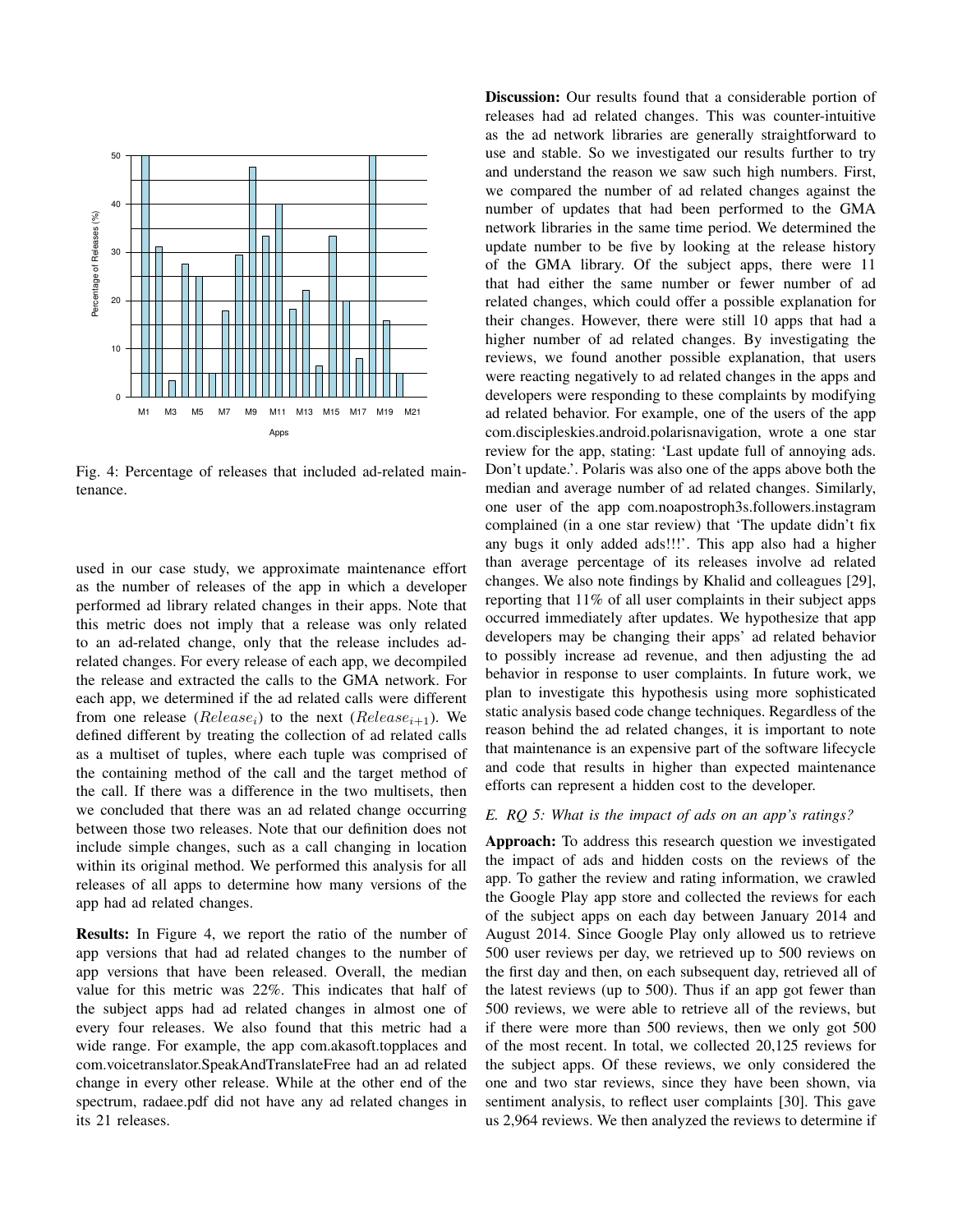any of them had keywords related to ads (regex  $=$  ad/advert\*) or any of the hidden costs defined in  $RQ1-3$  (regex = power/drain/recharg\*/battery/batery/network/bandwidth/slow/hang). We chose these particular keyword variations based on our prior experience in manually examining user reviews for different types of user complaints [29].



Fig. 5: Complaints about ads and the hidden costs.

Results: In Figure 5 we present the percentage of one and two star reviews where users complain about ads or one of the hidden costs. Only two apps (com.androidsx.smileys and com.socialping.lifequotes) had no ad related complaints and all apps had complaints related to at least one of the hidden costs. Overall, over 50% of the apps had at least 3.28% of their user complaints dealing with ads and 5.04% dealing with hidden costs defined in RQ1–3. These numbers should be considered a lower bound since we only considered complaints that explicitly mentioned one of the keywords and it is possible we did not consider all possible ways to complain about a particular topic.

Discussion: In an absolute sense, the percentage of complaints about either ads or one of the hidden costs may appear small. However, findings by Khalid and colleagues [29] put these numbers into context. In their work they found 12 categories of user complaints by manually analyzing the reviews from 20 iOS apps. They also found that seven of the 12 complaints had an occurrence frequency less than 3.28%. Therefore, we consider the complaint occurrences of ads and hidden costs to be higher than average. One might wonder if the costs are indeed hidden since they have a higher than average number of complaints about these topics, but it is important to note that these reviews together comprise only a little more than one percent of all of the reviews and, as such, are not likely to register with the developer. Nonetheless, they do have a measurable, albeit small, impact on the ratings. We

recalculated each app's new rating if the reviews complaining about either ads or one of the hidden costs were to be removed. The average increase in rating would be about .003 stars. Here again, this is a small number, but it should be noted that a .003 change is sufficient to change even the ranking of several of our subject apps if they were ranked by rating.

We also performed a manual investigation of the complaints in order to better understand the nature of the complaints. We found that an overwhelming amount of the reviews were about the interference of the ads with the UI of the app (53% of all the reviews related to ads). Specifically, users complained that

- there were too many ads (e.g., for app com.akasoft.topplaces, where a user says - 'Too much adverts'),
- the ads were too big or took up too much of the screen space (e.g., for app com.akasoft.topplaces, where a user says - 'Annoying full screen ads every time you run the app. Uninstall')
- the ads blocked essential functionality (e.g., for app com.onemanwithcameralomo, where a user says - 'Ads right in the middle of my photos uninstalling')

Therefore, we conclude that, in specific, ad placement within the UI can cause many negative reviews and should be a developer concern when adding ads to their apps.

The next most frequent complaint from the users about ads is having ads in the app even after getting a paid-for version of the app (28% of all reviews related to ads). More specifically, users complained when

- they paid for an app (e.g., for app com.noapostroph3s.followers.instagram)
- they downloaded a paid version for free as part of a promotion (e.g., for app com.onemanwithcameralomo)
- they referred the app to other users (e.g., for com.sofascore.android)

Therefore, we conclude that the presence of ads in paid-for versions of an app is a trigger for complaints. Developers should carefully weigh the benefits of extra ad revenue versus the possibility of upsetting paying customers.

We also noticed several interesting trends for different apps. The users of the apps com.discipleskies.android.polarisnavigation and com.sixtyphotos.app thought that the ads were very intrusive. In this case, the apps displayed ads even after the app was closed. Finally, one user in one app (radaee.pdf) directly complained about the power consumed by the ads. In our results in Section IV-B, we found that this app had an approximate energy cost of 20%. There were five apps with higher energy costs that did not receive any such complaints, suggesting that such costs, although high, are indeed hidden to the end user.

# V. GENERALIZABILITY

As described in Section III-A, we chose only apps that used the GMA. While this helped to control for ad network variance, it raises a possible threat to the external validity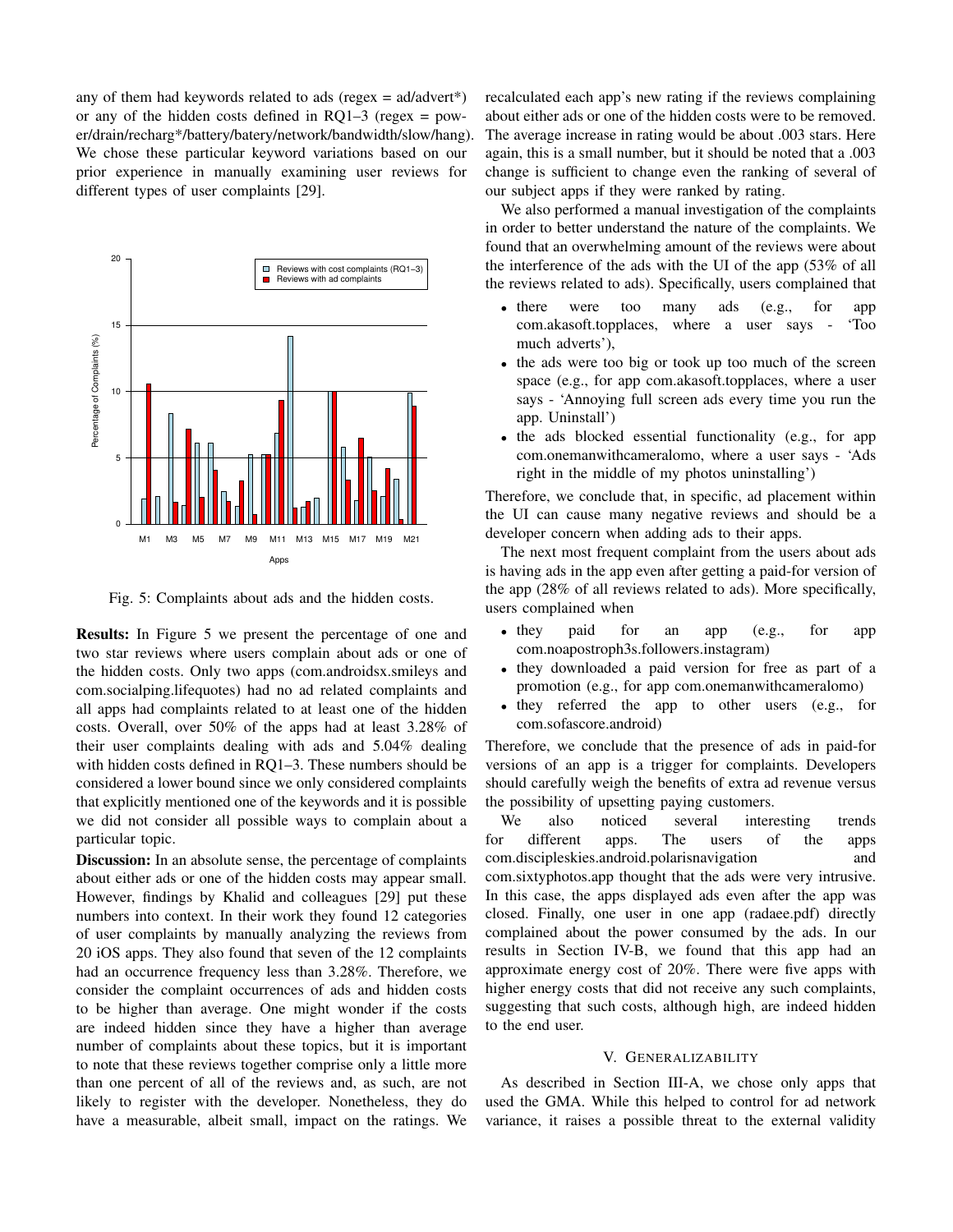TABLE II: Generalizing RQ 1-5 for four apps with two other mobile ad networks

|                | $(21$ apps with GMA) |        |     | $(AMA+GMA)$ |          | $(MMA+GMA)$    |                |
|----------------|----------------------|--------|-----|-------------|----------|----------------|----------------|
| Metric (RO)    | Min                  | Median | Max | G1          | G2       | G <sub>3</sub> | G <sub>4</sub> |
| CPU(1)         | 6                    | 56     | 84  | 43          | 43       | 27             | 26             |
| Memory $(1)$   | 3                    | 22     | 37  | 15          | 25       | 14             | 21             |
| Energy $(2)$   | 3                    | 15     | 33  | 20          | 15       | 20             | 17             |
| Bytes $(3)$    | $\overline{4}$       | 97     | 100 | 14          | 70       | 62             | 28             |
| Packets (3)    | 5                    | 90     | 100 | 12          | 78       | 61             | 29             |
| Updates $(4)$  | $\theta$             | 22     | 50  | 18          | 17       | 24             | 31             |
| Complaints (5) | $\theta$             | 3.28   | 11  | 1.85        | $\Omega$ | 2.47           | 7.61           |

(generalizability) of the results. In a small study, we evaluated whether the results we described in Section IV held for other ad networks as well. Therefore we chose two other popular ad networks — Amazon Mobile Ads (AMA) and Mopub Mobile Ads  $(MMA)$ <sup>1</sup>. We then chose two apps for each mobile ad network with the same criterion as our subject apps (i.e., successful apps that are actively maintained). These apps are: G1: com.bambuna.podcastaddict (AMA + GMA), G2: com.x2line.android.babyadopter.lite (AMA + GMA), G3: com.fivemobile.thescore (MMA + GMA) and G4: com.slacker.radio (MMA + GMA). Each of these four apps had their respective new ad networks and the GMA (we could not find apps that had only other ad networks and not GMA). We then repeated our experiments for all five of our research questions on these four apps.

Table II shows the results for these four apps. To place them in context we show the minimum, median and maximum values for the corresponding results of the GMA apps. We find that in some cases the results for the four new apps are similar to the median value, such as the memory cost in RQ1. For other questions, such as the network costs in RQ3, the results for G1 (14% and 12%) and G4 (28% and 29%) are far from the median values of 97% and 90%. However, for all the questions, the results for the four new apps are between the minimum and maximum values. This shows that the apps with other ad networks do not have costs significantly better or worse than apps that have only GMA. Therefore we can be more confident that our results and conclusions may be applicable to other ad networks as well.

## VI. THREATS TO VALIDITY

In this section, we discuss the threats to validity of our study and explain the steps we took to mitigate those threats.

External Validity: The results and conclusions of our case study were based on a set of 21 Android apps. Since this set size is significantly smaller than the population of all Android apps, this could impact the generalizability of the conclusions. To mitigate this threat, we ensured that all apps were real-world apps downloaded from the official app store for Android apps, i.e., the Google Play app store. Additionally, these apps represent popular and successful apps, have a high ranking via the Distimo listing, a high numbers of versions, and represent 14 different categories of apps. Nonetheless, we acknowledge several limitations to the generalizability of our results. First, our work targeted only Android apps, so the results may not generalize to iOS based apps, which also represent a significant portion of the app marketplace. However, we expect that since the underlying mechanisms of ad display are similar, we would see similar results. Second, we biased our app selection for popular and successful apps. It is possible that less successful apps may have a different hidden cost. We hypothesize that since these apps are less successful, it is likely that they have higher hidden costs, so our results would represent a lower bound on the average hidden costs. However, exploring this hypothesis is something we intend to do in future work.

Internal Validity: In our study, we used different tools or commands to measure each metric on the smartphone. We chose standard tools that have been used in previous research studies. To ensure the reliability of our results, we repeated measurements four times. Below we present details about the tools and the steps we took to mitigate specific threats to internal validity.

First, we instrumented Java bytecode which was generated from Dalvik bytecode by reverse engineering. The *dex2jar*, *asm*, and *dx* tools may introduce differences on the instrumented version from the original app. To address this threat, we ran the tools on both versions (with-ads and no-ads) so that any effects would be consistent.

Second, we used RERAN to record and replay workloads in our experiments. However, it is difficult to execute two versions (i.e., with-ads and no-ads) of an app in exactly the same environment. To mitigate the effects of the environment on the final results, we adopted different strategies as we described in Section III. We measured the cost of mobile ads through several groups of runs for each app. The average time difference between two consecutive runs under the same workload was 0.32%, with the highest value being 0.78%, which is negligible compared to the total duration of each run. This indicates that, for the most part, we were able to maintain similar execution environments for the apps' replay.

Construct Validity: The goal of our study is to measure the hidden cost of mobile ads. We investigated this by defining and measuring several metrics for end users and developers. In Section III, we explained why we chose these metrics. However, the relative importance of these metrics may vary in different usage and development contexts, and it is likely that there are other cost metrics, not addressed in our work, that may be important in other settings. Thus, the cost of ads presented in this paper is a lower bound. We hope that this work will encourage further identification and quantification of additional hidden costs.

Content Validity: Our experiments and conclusions assume that developers would want to minimize costs to end users. An intriguing question and threat to the validity of our conclusions is that developers may disregard these costs in order to drive end users to paid ad-free versions of their apps. Related work has shown that paid versions of apps have significantly lower

<sup>1</sup>Mopub can be considered an ad mediation service [31], but serves as an ad network for the purpose of our study.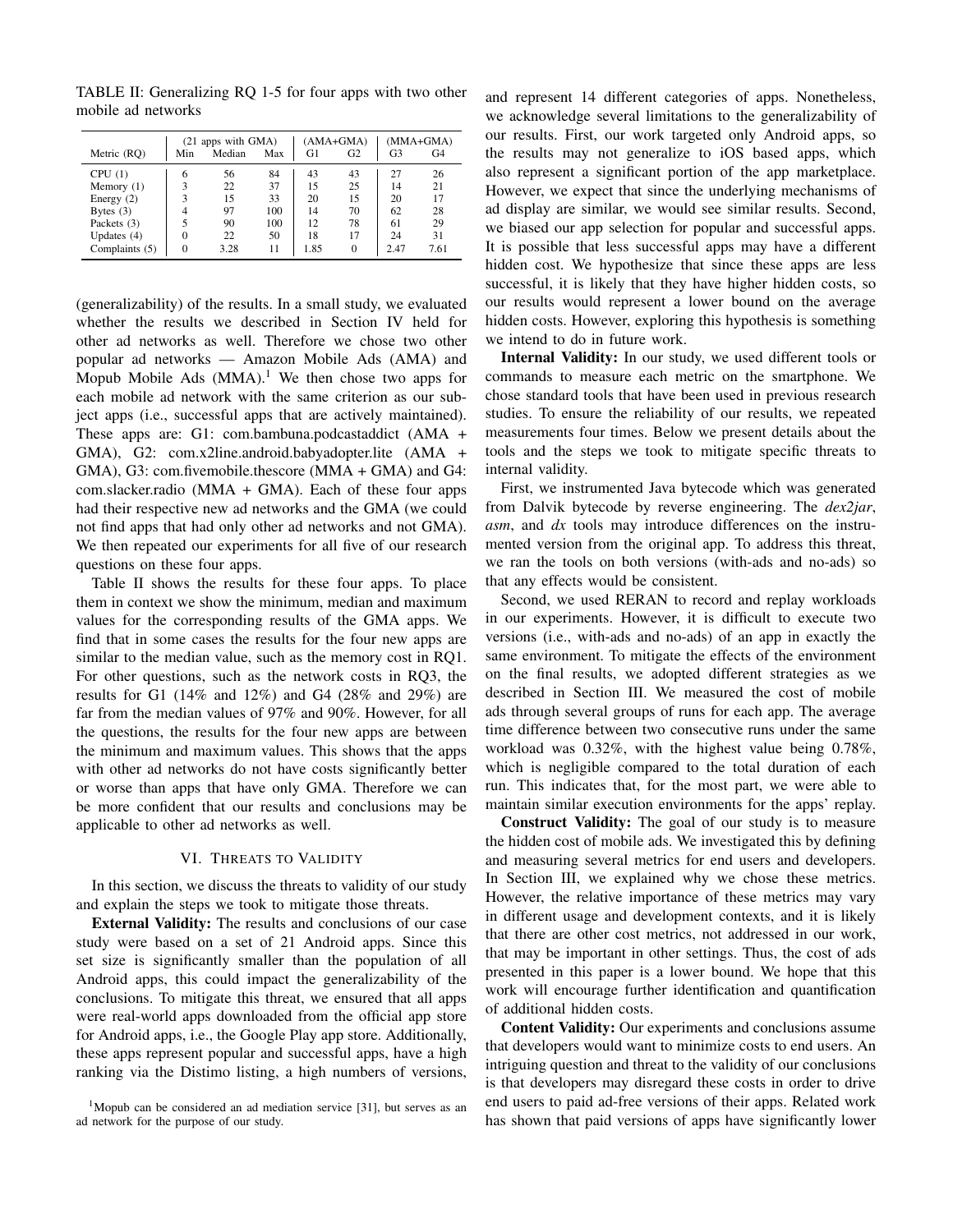costs in terms of network usage [32]. However, it is not clear if this is intentional and developers must still strike a balance between ad placement and the quality of the user experience to avoid driving away potential paying customers.

# VII. RELATED WORK

In this section we present related work focused on different aspects of mobile advertisements. We discuss four areas of related work and the overlaps and differences of the related work with our work.

Cost of mobile ads: Broad empirical studies [7], [12] find that ad library updates in mobile apps are frequent, and certain specific ad libraries can result in poor app ratings. However, the hidden costs of mobile ads regarding the maintenance of ad libraries and app ratings are not investigated. Wei and colleagues [32] quantify the network usage and system calls related to mobile ads, based on carefully constructed rules, and quantify the difference between free and paid versions. Vallina-Rodriguez and colleagues [31] conduct an in-depth analysis on the characteristics of mobile ads from traffic traces of a major European mobile carrier with over three million subscribers. They use a custom-built app with an ad slot at the bottom of the screen for the evaluation of the energy consumption of three popular ad networks. Nonetheless, only pure ad traffic is evaluated with respect to the energy cost and the impact of background traffic is unknown. Other related works give a high level picture of how users respond to mobile ads, in contrast, our work studies this topic through ad libraries within apps. Different methods or models [14], [15], [16] are proposed to identify factors that influence consumers' response to mobile ads. However, these studies are based on users' feedback in surveys. In contrast to the above studies, which look at one or two types of ad related costs for mobile apps, our work investigates five different costs for 21 apps from the Google Play app store.

Improving mobile ads: Mohan and his colleagues [19] propose an ad prefetching system to reduce ad energy overhead. They present an approach to prefetch mobile ads with a negligible revenue loss. Shekhar and colleagues [33] propose *AdSplit*, which guarantees protection and integrity to advertisers by separating mobile ads from applications. They evaluate the performance of *AdSplit*, but do not focus on the performance cost of mobile ads. Khan and colleagues [34] propose an ad delivery framework, which predicts user context to identify relevant ads. They report a non-negligible amount of network traffic generated by ads. Vallina-Rodriguez and colleagues [31] implement a prototype with prefetching and caching techniques and show an improvement in the energy consumption and network usage of ads. All of these approaches focus narrowly on one or more cost indicators and research on how to improve mobile ads. However, we focus on evaluating the cost of mobile ads with respect to several hidden costs.

Other aspects of mobile ads: *DECAF* [35], *SmartAds* [36], and *PUMA* [37] can detect violations of ad layouts, enable contextual advertising, and detect ad fraud, respectively. Mobile ads are personalized through attributes, trends [38], and behaviour [39], etc. Book and colleagues [40] observe a steady increase in the number of permissions that Android ad libraries are able to use, after examining a sample of 114,000 apps.

Cost of apps as a whole: Several studies have looked at how to estimate or measure the energy consumption of mobile applications [20], [10], [23], [28], [41]. Pinheiro and colleagues [42] develop systems to address power conservation for clusters of PCs. Qian and colleagues [43] design *ARO*, a tool that exposes the cross-layer interaction among various layers and profiles resource usage for mobile applications. *eProf* [44] uses a power model to report the energy usage of the various hardware components of mobile device. All these studies have looked at mobile apps as a whole or the mobile device. However, in our study we specifically examine the cost of ads in mobile apps.

# VIII. CONCLUSION

Millions of smart phone users install and use thousands of free apps, which are often monetized by the developers via mobile advertisements. In this paper we postulate that the apps are merely free-to-download and in fact have several forms of hidden costs due to the ads. We carry out experiments on 21 highly-rated and actively maintained Android apps to investigate these costs. We find that the cost of ads in terms of performance, energy, and bandwidth are substantial. The median relative CPU, memory, energy, and bandwidth costs of ads are 56%, 22%, 15%, and 97% respectively. We also find that 50% of the apps have ad related changes in one out of almost every four releases, and that 4% of all complaints in the reviews of the apps in the Google Play app store are with respect to ads. Although this is an intuitive observation, such results have not been formally demonstrated and are hard to quantify without extensive measuring infrastructure. We believe that our study provides strong evidence of hidden costs due to ads in apps, and that developers need to optimally use them in the apps. The take-home message of our study is that both the research community and the ad library networks need to take these costs into consideration and to make ads more cost efficient.

### IX. ACKNOWLEDGMENTS

This work was supported by National Science Foundation grant CCF-1321141.

#### **REFERENCES**

- [1] O. Consulting. (2013, September) Marketer Perceptions of Mobile Advertising - 2013. Interactive Advertising Bureau.
- [2] S. Vranica and C. S. Stewart. (2013, October) Mobile Advertising Begins to Take Off. Wall Street Journal.
- [3] (2014, March) Driven by Facebook and Google, Mobile Ad Market Soars 105% in 2013.
- [4] PricewaterhouseCoopers. (2014, June) At \$11.6 Billion in Q1 2014, Internet Advertising Revenues Hit All-Time First Quarter High. Interactive Advertising Bureau.
- [5] I. Gartner. (2014, January) Gartner Says Mobile Advertising Spending Will Reach 18 Billion in 2014.